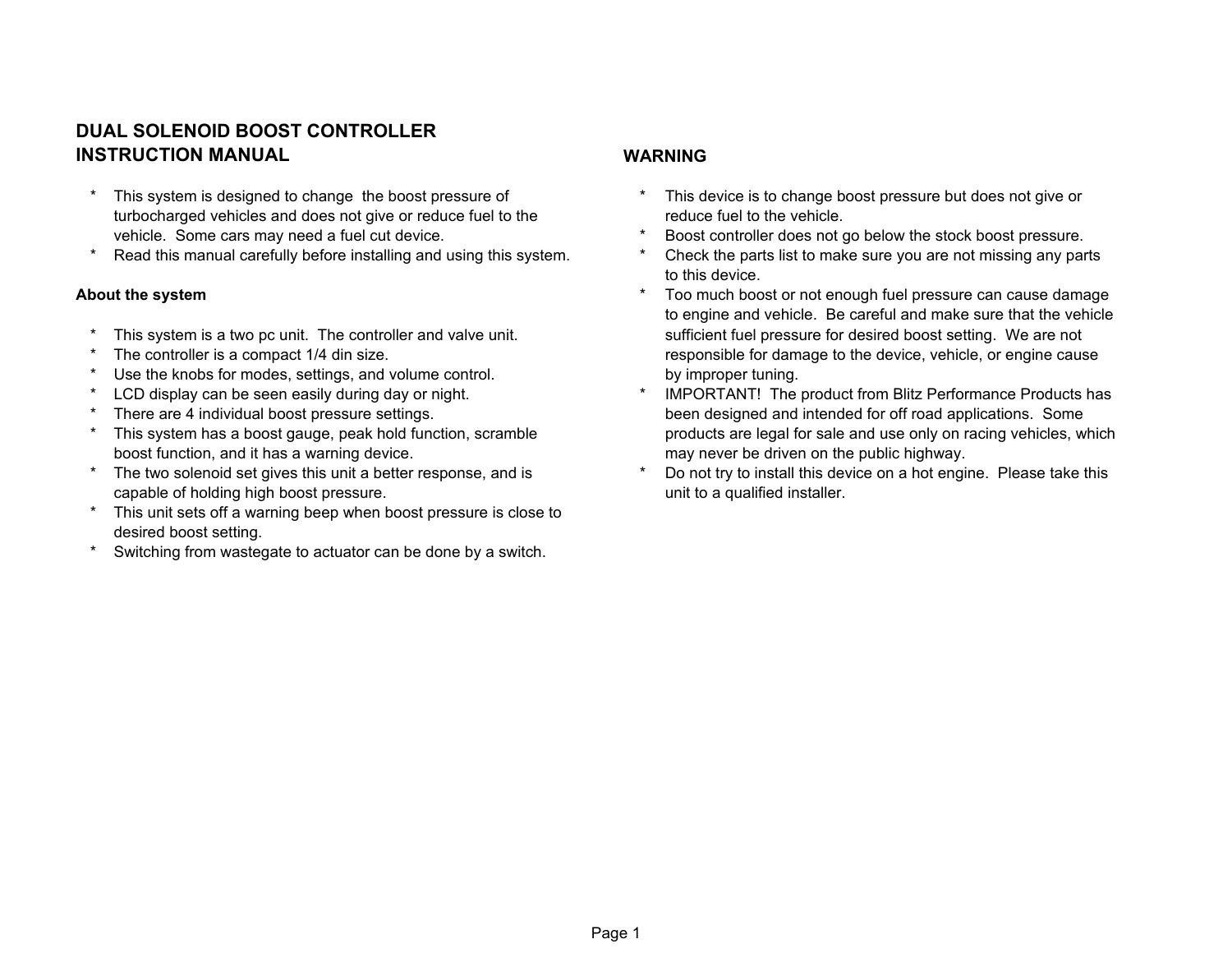| <b>DEALSER</b><br>888. | <b>SBC</b><br>$\circ$<br>$\circ$<br>$\circ$<br><b>BLITZ</b> | $\text{MDD}$<br>$\epsilon$ |  |
|------------------------|-------------------------------------------------------------|----------------------------|--|
| Controller 1 pc.       | Valve unit 1 pc.                                            | Harness 1 pc.              |  |
|                        |                                                             |                            |  |
| Rubber hose 1 pc.      | Teflon hose 1 pc.                                           | <b>Blitz T</b>             |  |
| O                      | ₥<br>$\pi$                                                  |                            |  |
| Hose connector 2 pc.   | Teflon connector 1 pc.                                      | Clamp 6 pc.                |  |

| $\star$ | Crescent clamp         | 2 pcs.  | * Bolts          | 2 pcs. |
|---------|------------------------|---------|------------------|--------|
| $\star$ | <b>Electrical tape</b> | 2 pcs.  | * Nuts           | 2 pcs. |
|         | * Wire connector       | 1 pc.   | * Special washer | 2 pcs. |
| $\star$ | Velcro                 | $1$ pc. | * Flat washer    | 2 pcs. |
| $\star$ | Double sided tape      | 1~pc.   | * Manual         | 1 pc.  |

### **PARTS LIST Dual SBC Installation**

### **Use caution on Installation**

- Be aware to make sure that the installation on valve unit is correct on in and out ports.
- \* Check for pressure leaks in hoses.
- \* Cut hoses straight down and not in an angle.
- \* Check and make sure that hoses are clamped tight for no leakage.
- Keep the rubber hoses away from heat sources such as the exhaust manifold and etc.
- Keep the valve unit and hoses away from moving parts.
- Some vehicles may need a boost and fuel cut device.

### **Installation of valve unit**

- \* Keep the valve unit away from hot components but keep within three feet from the turbo.
- \* away from the turbo can cause bad response with boost surge or boost spike. **CAUTION**: more than three feet
- Use hose enlargement adapter to connect hose to valve unit and use hose clamp to prevent leakage.
- Connect main wiring harness to Other parts **valve unit.** Other parts valve unit.
- $\mathbb{F}$ Ó Ь
- Connect main wiring harness to controller.



when entire engine bay has cooled. Turbo may still be hot even after engine has cooled. **WARNING:** keep hands away from hot engine components. Install

# **INSTALLATION OF VALVE UNIT Cars equipped with stock solenoid valve**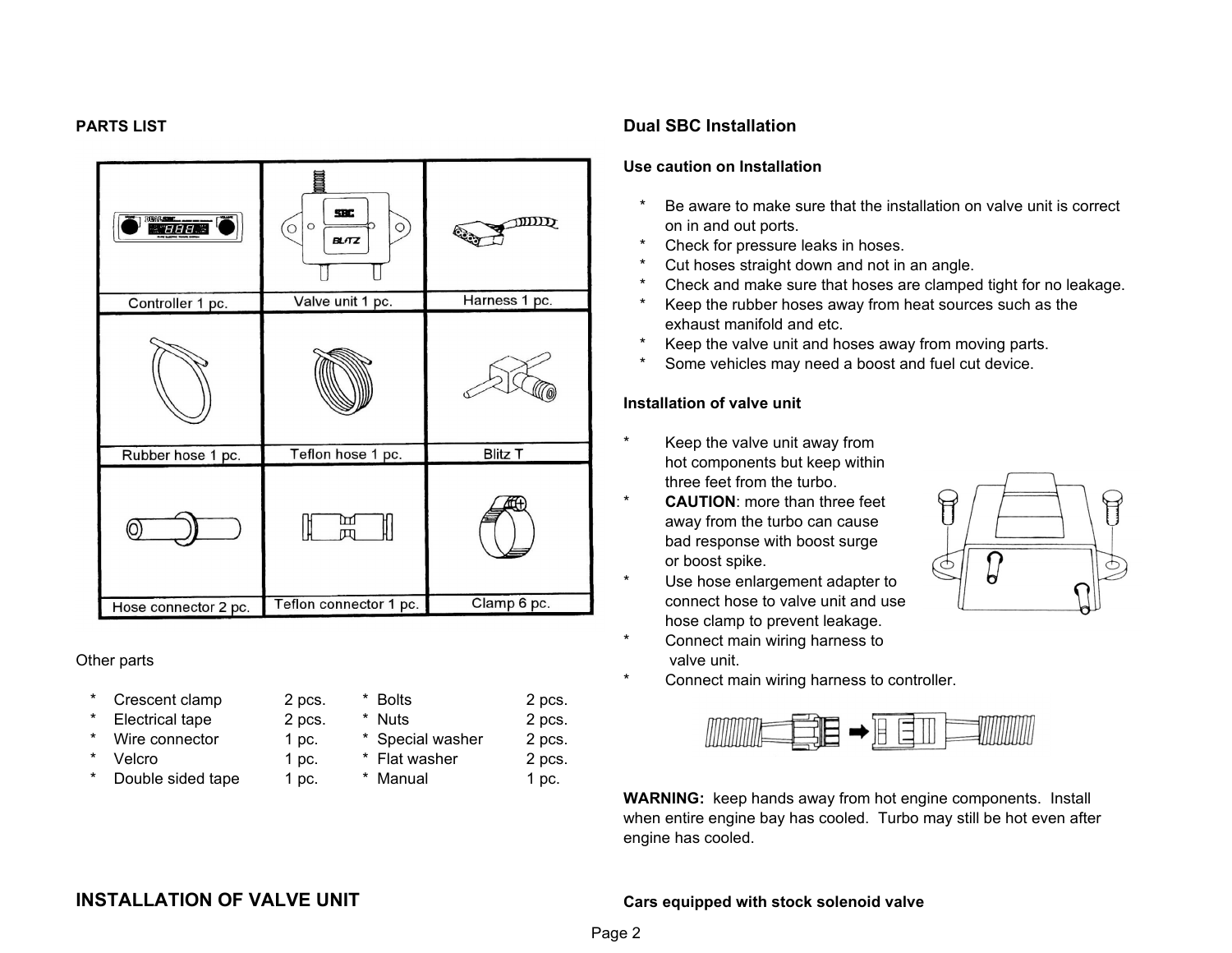- \* Cut or remove stock hose between turbo compressor and actuator. to the Blitz supplied valve unit. ( Follow instructions on previous page ) Use connector to connect hose from valve unit to turbo compressor. Use hose clamp to hold hose and connector together.
- \* Use hose connector to connect hose from valve unit to actuator. Use hose clamps to hold hose and connector together.

**Actuator type Locate the T between the turbo, actuator, and stock solenoid. Remove** and cape off the stock solenoid valve and connect the turbo and actuator



### **DUAL PORT ACTUATOR TURBO**

Cut hose between stock solenoid and dual port actuator. Cap both ends of the hoses. Cut hose between actuator and turbo and follow instructions on previous page.



**CAUTION**

Do not T - off any of these pressure hoses.



Twin turbo actuator type

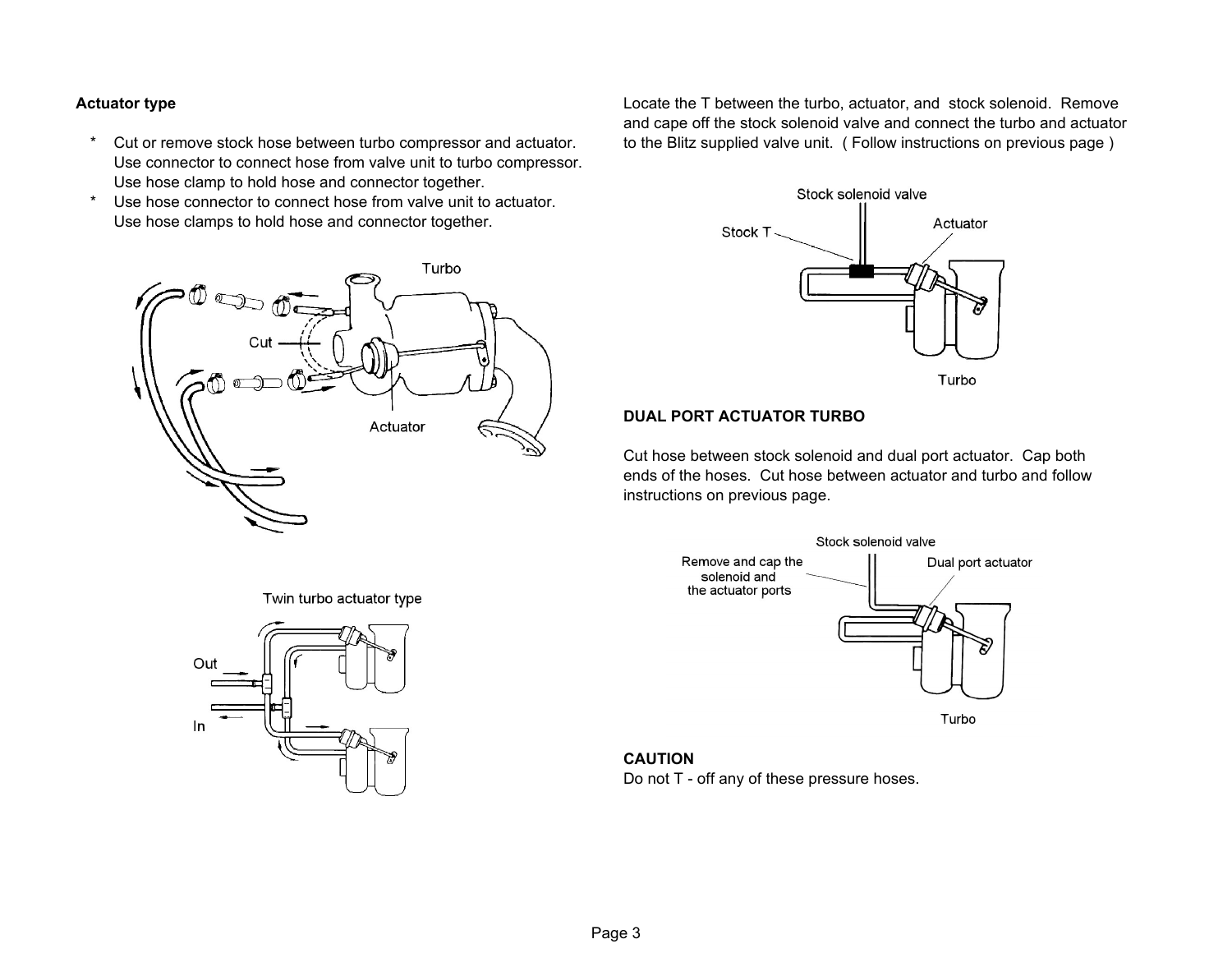- \* Connect hose from valve unit IN to after turbo but before throttle body. Use supplied hose clamps to prevent pressure leak.
- \* Valve unit Out port connects to top port of external wastegate ( A ).
- \* Connect compressor port to bottom port of external wastegate ( B ).



the throttle body. The throttle body. The throttle body. The throttle body. The throttle body. **IMPORTANT:** Compressor pressure must be between turbo and

### **External wastegate type Installation of the controller**



- Red  $( + )$  positive wire from harness connects to 12 v ignition on.
- Black ( ) negative wire from harness goes to ground
- Connect main harness to controller coupler.
- Connect the other end of the harness to valve unit.
- There is switch in back of the controller unit to switch from wastegate WG to actuator AC. Choose the correct setting.
- Use Teflon hose and connect to pressure port in controller to after the throttle body, on the intake manifold. Use the crescent clamp to hold the Teflon hose to the pressure port of the controller and the Blitz T.
- The 3-wire coupler is not to be used in basic installation. It is for

**CAUTION:** make sure the Teflon hose is not crimped or squeezed.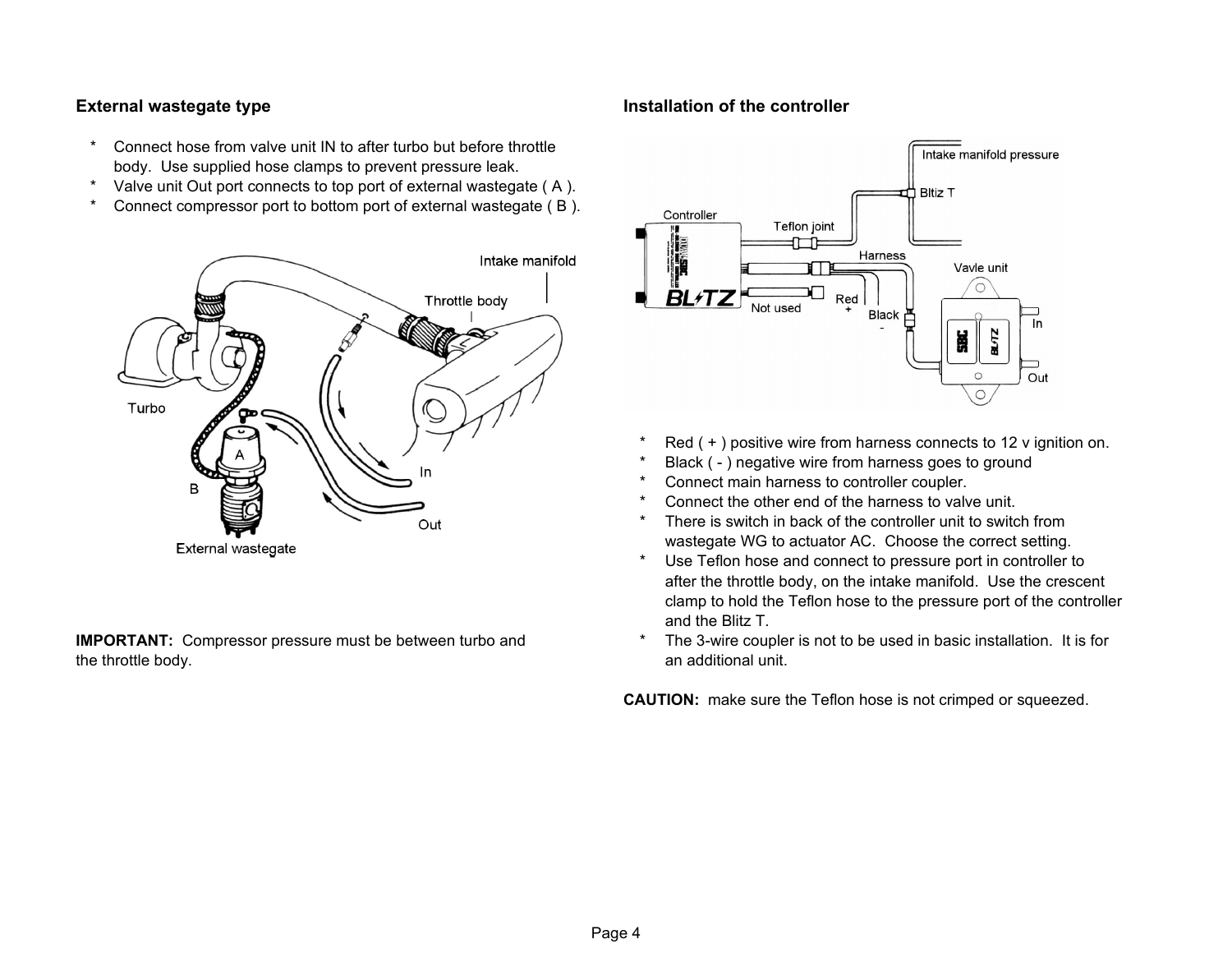## **ABOUT THE CONTROLLER MODE SETTINGS**







Modes in order when turning knob clockwise

1 > 2 > 3 > 4 > M > OFF > WARN > L

### 1-Left knob

\* Left knob is used to change modes and to unlock boost settings

### 2-LCD display

\* To view the different modes

### 3- Right knob

- \* Right knob is used to set boost settings and to change various functions within each mode
- 4-3 pin harness
	- \* Optional harness for data system. **Not used** for basic operations.
- 5- AC / WG switch
	- \* Switch to change from actuator to external wastegate setting.
- 6-4 pin harness
	- \* Connects to main harness.
- 7- Pressure hose
	- \* Used to sense pressure from intake manifold.

# **EXPLANATION OF EVERY MODE**

**Mode - 1, 2, 3, 4** 

 $\overline{1}$ 

 $\frac{1}{\sqrt{1}}$   $\frac{1}{\sqrt{1}}$   $\frac{1}{\sqrt{1}}$  is  $\frac{1}{\sqrt{1}}$  is  $\frac{1}{\sqrt{1}}$  is  $\frac{1}{\sqrt{1}}$  is  $\frac{1}{\sqrt{1}}$  is  $\frac{1}{\sqrt{1}}$  is  $\frac{1}{\sqrt{1}}$  is  $\frac{1}{\sqrt{1}}$  is  $\frac{1}{\sqrt{1}}$  is  $\frac{1}{\sqrt{1}}$  is  $\frac{1}{\sqrt{1}}$  is  $\frac{1}{\sqrt{1}}$  is  $\frac$ 

**Mode - Boost and peak hold** 

$$
^{\pm }=I\varPi \varPi .
$$

Page 5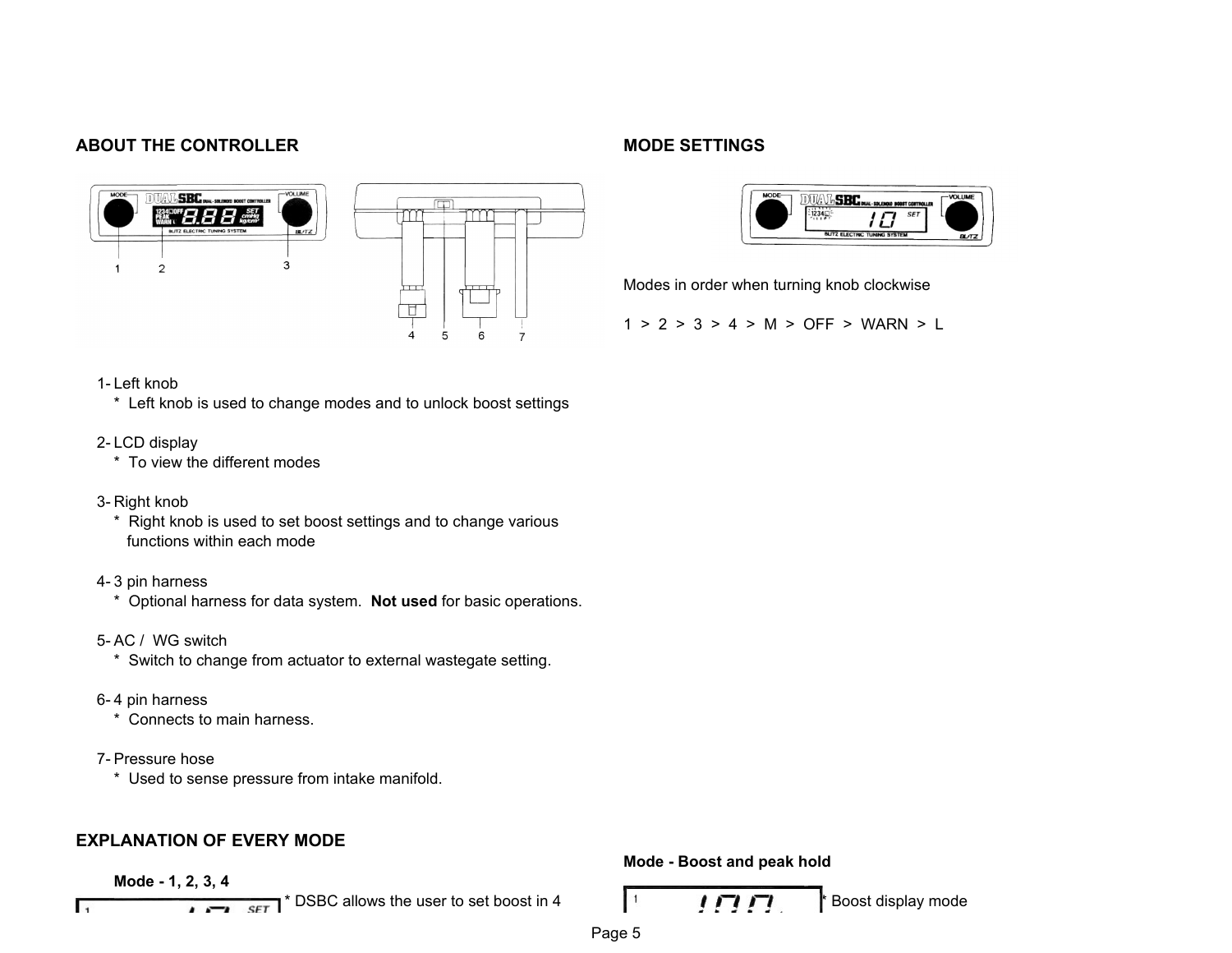$$
f_{\rm{max}}
$$

$$
J. \sqcup J \sqcup J \text{ kg/cm}
$$

$$
\frac{1}{P_{\text{EAK}}} = \int_{\mathcal{I}} \int \prod_{kg, \text{term}}
$$

Peak hold display mode

**Mode - Off Mode - Off http://willengele.com/intervalues/intervalues/**  $\bullet$  Boost pressure will be displayed in boost display mode

11 I



\* Turns off boost controller. Boost will return \* Peak boost reached will be displayed in peak hold mode to stock. Boost gauge and peak hold can still be used in off mode.

# **Mode - M**



Display of warning setting  $*$  Must purchase the optional map analyzer unit to use this function.

# **Mode - Gain setting**



\* Adjusts the sensitivity of boost response.



 $\mathbf{L}$  kg/cm<sup>2</sup>

**SET** 

Display of limiter setting

**WARN** Flash

and cen-

**WARN-**

The warning & limiter is used to warn and prevent over boosting and or boost spikes.<br>and or boost spikes.

# **Mode - Scramble boost**



Display of scramble boost setting

**SET** 

\* Display of scramble boost time

\* The scramble boost function will allow the user to achieve boost settings other than the 4 preprogrammed settings. The duration of time is decided by the user.

\* The DSBC allows the user to set boost at 4 different settings ( channels 1, 2, 3, 4 ).

# **Basic Operations Boost gauge and peak hold display**

When in channel 1, 2, 3, 4, M, or Off, pressing the volume knob will Setting the desired boost. **Setting the desired boost. change to boost display mode, peak hold mode, and boost setting mode.** 

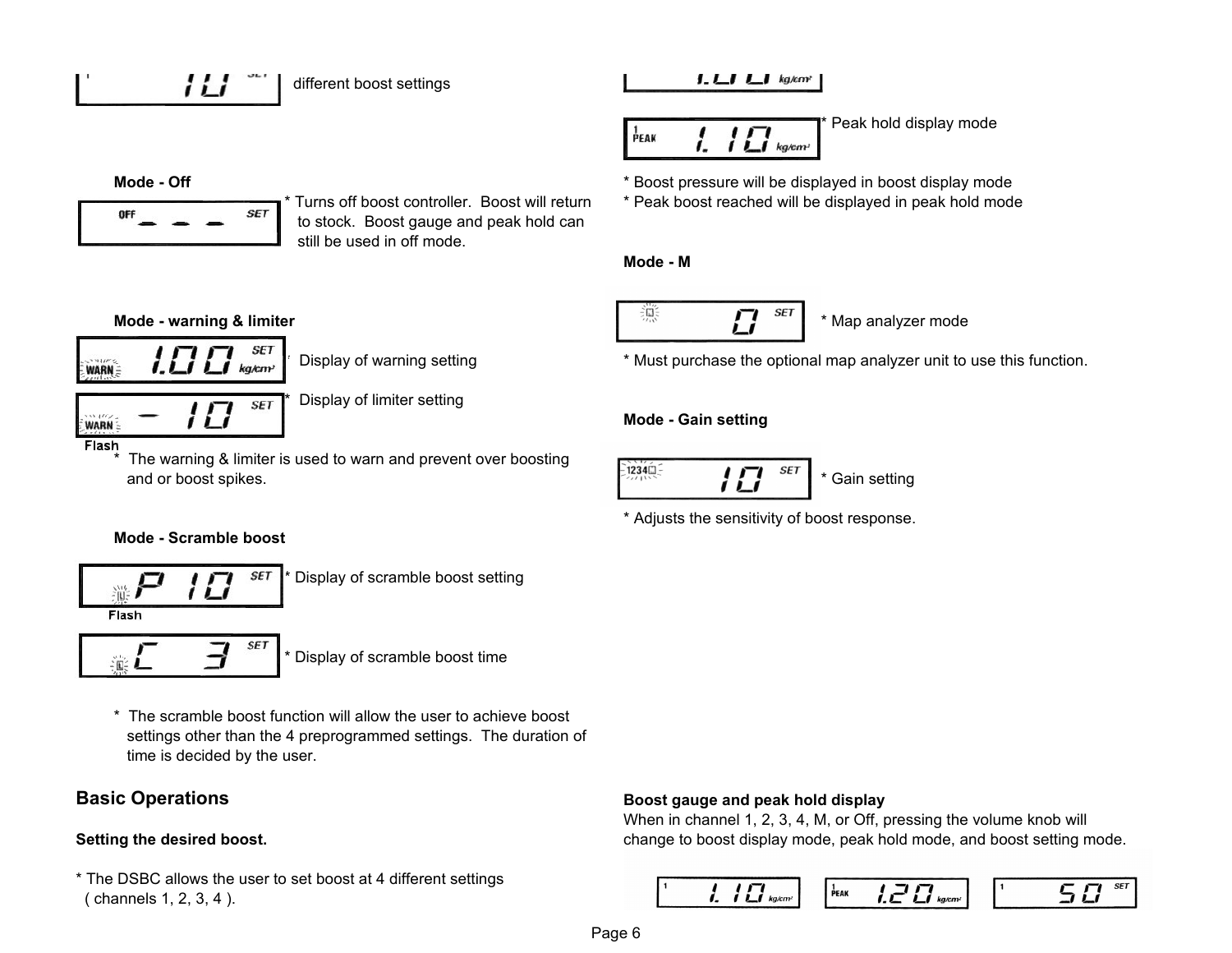

To set boost:

 Push the mode button " 1 " will flash on the left. **A** - Turn the mode button to channel 1. " 1 " will appear.



- **B** Push volume button until the " SET " appears on the
- **C** Repeat steps A and B to set channels 2 4.

actual boost. It is a ratio, 0 represents stock boost, 100 represents maximum boost. **WARNING** - the number boost setting displayed does not represent

DSBC. Always start with the boost ratio set at low then slowly adjust warning. **IMPORTANT** - Boost and egt gauges must be used when setting the

Scramble boost allows the user to set an increase or decrease amount of boost for a desired time.

of boost added on top of the desired boost setting. **IMPORTANT**- the scramble boost setting is an additional amount

Boost pressure set Boost guage Peak hold Press once Press twice Press three times Peak hold records the highest boost pressure recorded by the DSBC.

Peak hold remains in memory until the user resets the unit.

\* To reset peak hold change to peak hold mode and press mode button.

### **Warning and limiter mode**



Warning Mode

The DSBC allows the user to set boost warning. This unit will sound when boost is passing the desired warning.

\* To set the warning turn the mode knob until the screen is red and the right. Then turn volume knob to desired ratio. " WARN " appears. ( If it is in the limiter mode press volume button to go to warning mode. ) When in warning mode turn volume button to desired warning setting.

Limiter mode



Limiter mode is activated automatically when boost goes above set

to desired setting. To set limiter mode unit must be in warning mode. Press volume button once and a negative sign should appear. Then turn volume button to desired setting. ( Recommended - 7 to - 10 setting). This will reduce the boost the ratio set.

The limiter does not work when limiter is set to - 0

# **Scramble mode GAIN SETTING**